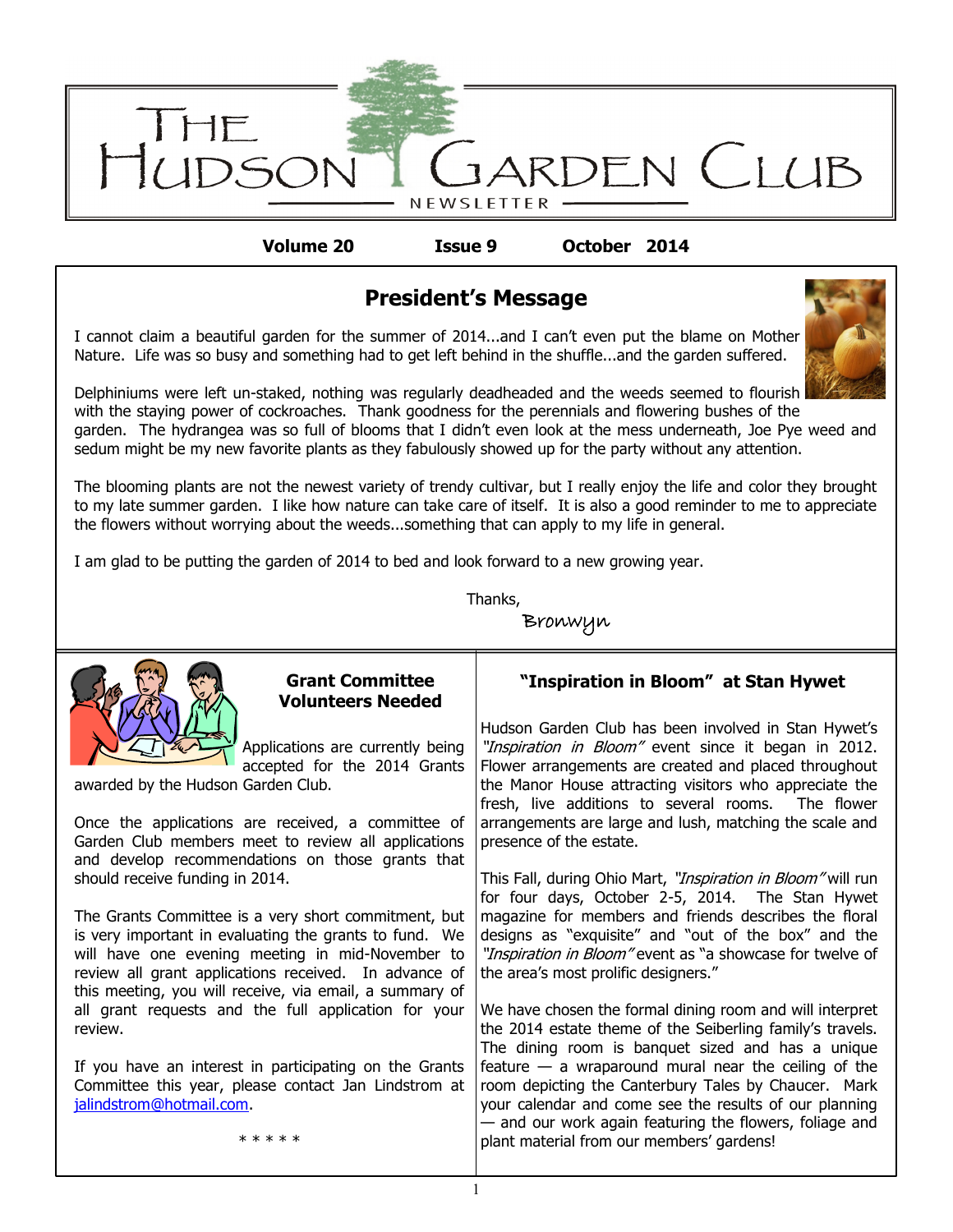#### **OCTOBER FIELD TRIP COMBINES AN EVENT FOR THE HERB GROUP, THE FLOWER ARRANGING GROUP AND A VISIT TO THE CLEVELAND BOTANICAL GARDENS**

Join us for an Autumn visit to the Cleveland Botanical Gardens on Saturday, October 11, 2014! On that day, the Western Reserve Herb Society is having their 69th Annual Herb Fair, the "Herban Garden Market." The Fair runs from 10:00am until 3:00pm. CBG members have free admission; non-members admission fee is \$11.

There are many options for how to spend our time there  $-$  see the gardens, walk through the glass house, visit and shop at the Herb Fair and/or attend a flower design talk at 11:30am given by Will Lynch of Lynch Designs. We will have a late lunch together at or near the CBG, then return to Hudson.

We will meet in the **Acme parking lot near the Otani Restaurant** and leave from Hudson at 9:30am. Drivers are needed for carpools. **Please RSVP to Barb Earnhardt at**  [barb.earnhardt@yahoo.com](mailto:barb.earnhardt@yahoo.com) **or (330) 653-3831 or Sherry Beam at** [sherry beam@hotmail.com](mailto:sherrybeam@hotmail.com) **or (330) 342-0969 no later than Wednesday, October 8.**

See below for more details on the Herb Fair from the WRHS website.

### **Western Reserve Herb Society 68th Annual Herb Fair Saturday, October 11 from 10am—3pm Parking Free with Garden Admission New this Year!!!! Credit cards will be ac-**

This year's 69th Herb Fair has a new and exciting look, so exciting we have a completely new name…"Herban Garden Market." We will still have all the wonderful homemade products that you have always enjoyed; however, the talented members of the Western Reserve Herb Society are also hard at work designing new products for you to enjoy, featuring homemade delights such as cocktail mixers, among them such classics as a Spicy Bloody Mary Mix and Apple Cider Manhattan Mix.

On Fair day you'll also be able to learn about Artemisia, the International Herb Association's Herb of the Year. You can see various Artemisias growing in our beautiful herb garden and how we use this versatile herb in bouquets, wreaths, etc. We are excited this year to have three outstanding vendors joining us. Perennials Preferred, Auburn Pointe Greenhouse and Mulberry Creek Herb Farm will be at the Herb Fair with beautiful perennials, native plants, fairy gardens and gardenthemed gifts to inspire you.

Pick up some great ideas for elegant and easy entertaining and decorating for the holidays as you enjoy our three guest speakers; Will Lynch of Lynch Floral Designs, Beth Schreibman Gehring of Stirring the Senses and Cleveland Heights Chef, Robin Blair.

\* \* \* \* \*

### **HGC Grant Requests Currently Being Accepted**

Since 2000, the Hudson Garden Club has offered grants to fund worthwhile projects or programs that fulfill the mission of the Club—spreading the knowledge and love of gardening, the beautification of public property and the support of education in horticultural and related fields.

Grant applications will be accepted until **November 1, 2014**. If you know of any organizations that would be interested in applying, please direct them to our website under 'Grants' where the current application and additional information can be found.

### **Want to Learn More About Dahlias?**

At the HGC's meeting on September 18 we enjoyed a wonderful program about dahlias. Some of us were lucky enough to take a blossom home. Want to see and learn more? The Dahlia Society of Ohio is having a show at Petitti's in Oakwood on Saturday, October 4 and Sunday, October 5. There are sure to be an amazing variety and number of dahlia blossoms at this show. On Saturday the entries will be brought in and the judging will be completed, probably in the morning, so it may be best to wait till the afternoon to visit the show. Petitti's in Oakwood is open until 7pm on Saturday and Sunday hours are from 10am to 6pm. Petitti's Oakwood address is 24964 Broadway Avenue, Oakwood Village, phone number (440) 439-6511.

Want to grow dahlia's next year? Make a note on your 2015 calander. The Dahlia Society of Ohio sells tubers and plants at Petitti's Oakwood in April and the Holden Arboretum and Rockefeller Greenhouse in May. See [http://www.dahliasocietyofohio.org.](http://www.dahliasocietyofohio.org)

**Garden Books Ordered in September**

Dorothy Malpass, Book Chair

Garden Books soon to be on Hudson Library shelves:

#### **MEMORIAL BOOK FOR Sharon L. Bonhomme:**

Power Plants: 510 Top Performers for Multi-Season Beauty by Graham Rice

The Self-Sustaining Garden: The Guide to Matrix Planting: by Peter Thompson

Specialty Cut Flowrs, The Production of Annuals, Perennials, Bulbs and Woody Plants for Fresh and Dried Cut Flowers by Allan M. Armitage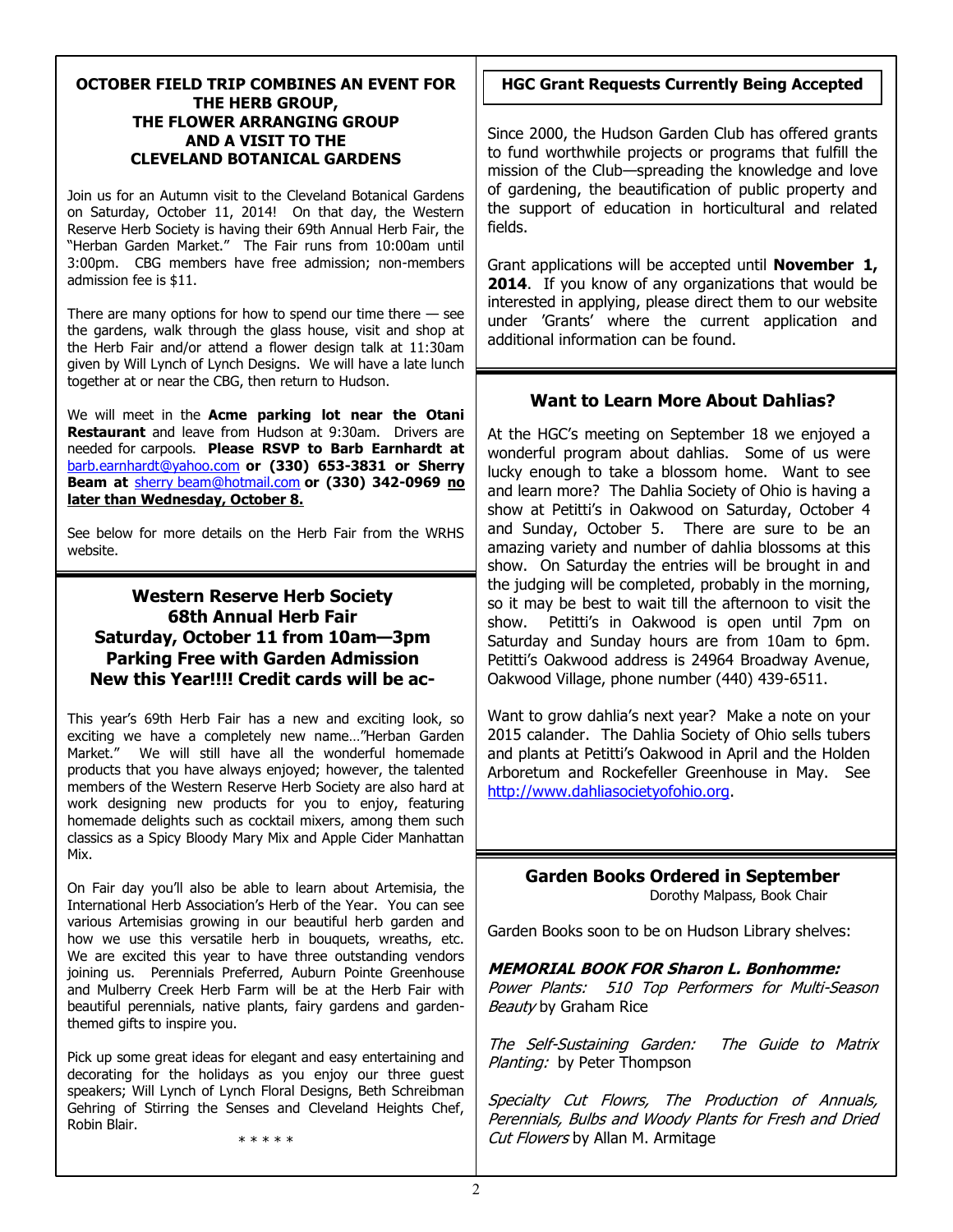## **Treasurer's Report**

| <b>Account Balances as of August 31, 2014</b> |  |             |
|-----------------------------------------------|--|-------------|
| <b>PNC Savings</b>                            |  | \$61,805.66 |
| Scholarship Fund (Restricted)                 |  | \$18,475.17 |
| Unrestricted Cash (Checking)                  |  | \$30,855.35 |

**Total Bank Accounts \$** 111,136.18

Daniela Baloi, Treasurer

## **News from the Community Gardens**

Sherry Beam, Civic Chair

As September comes to a close, the past two weeks have simply been perfect in every way. The lawns are still lush and growing, the trees are beginning the hues from yellow to gold and, yes, even a few bare ones too.

The Civic BUGs have planted mums, asters and kale in rich and colorful jewel tones at the Community Garden, at the Clocktower trough and in-ground on Clinton Street by the Saywell building.

Throughout October, the rest of the annuals, tropicals and tender bulbs will be removed, the perennials pruned back and the gardens slowly put to bed.

We will be asking for additional help and will post the dates as we go, so come out and join the fun!

## **New Member**



Jennifer Chottiner 144 Parmalee Drive Hudson, OH 44236 (724) 355-7535 Jennifer\_langa@yahoo.com

### **Classes on the Art and Craft of Floral Design**

Anyone interested in the art and craft of floral design might enjoy the following make-and-take classes offered by Hudson Community Education and Recreation (HCER).

#### **October Fall Flowers**

Wednesday, October 29, 2014 from 6pm—7:30pm **November Feast of Flowers Centerpiece** Saturday, November 22, 2014 from 10am—11am

**December Holiday Centerpiece**

Saturday, December 13, 2014 from 10—11am

All classes are instructed by Tami Custer, Certified Floral Designer, and will be held at the Hudson High School Faculty Dining Room. **They are open to the pubic but require registration with HCER.** Class fees are \$25 for each class and all materials are included. Attend the class, learn more about floral design and create a beautiful flower arrangement to give as a gift or to enjoy in your own home!

Register online at [www.hudson.k12.oh.us/hcer](http://www.hudson.k12.oh.us/hcer) or stop by the HCER office at 2440 Hudson-Aurora Road or call (330) 653- 1210 for more information.

Luca Baloi, son of HGC Treasurer, Daniela Baloi



## **Harvest Fair Results Bring Happy Faces**

The Harvest Fair was held at McDowell Elementary on September 12. Big thank you's to Daniela Baloi, Sherry Beam, Joan Brandon, Betsy Brennan, Kathy Harrison, Nancy Kolodgy, Carol Lasko, Sally Richenbacher, Nancy Saxer and Cindy Weaver for helping out with the check-in process.

It is always fun to see the gardeners bring in their harvest.

HGC Member Kathy Harrison and her Grandson Michael Harrison